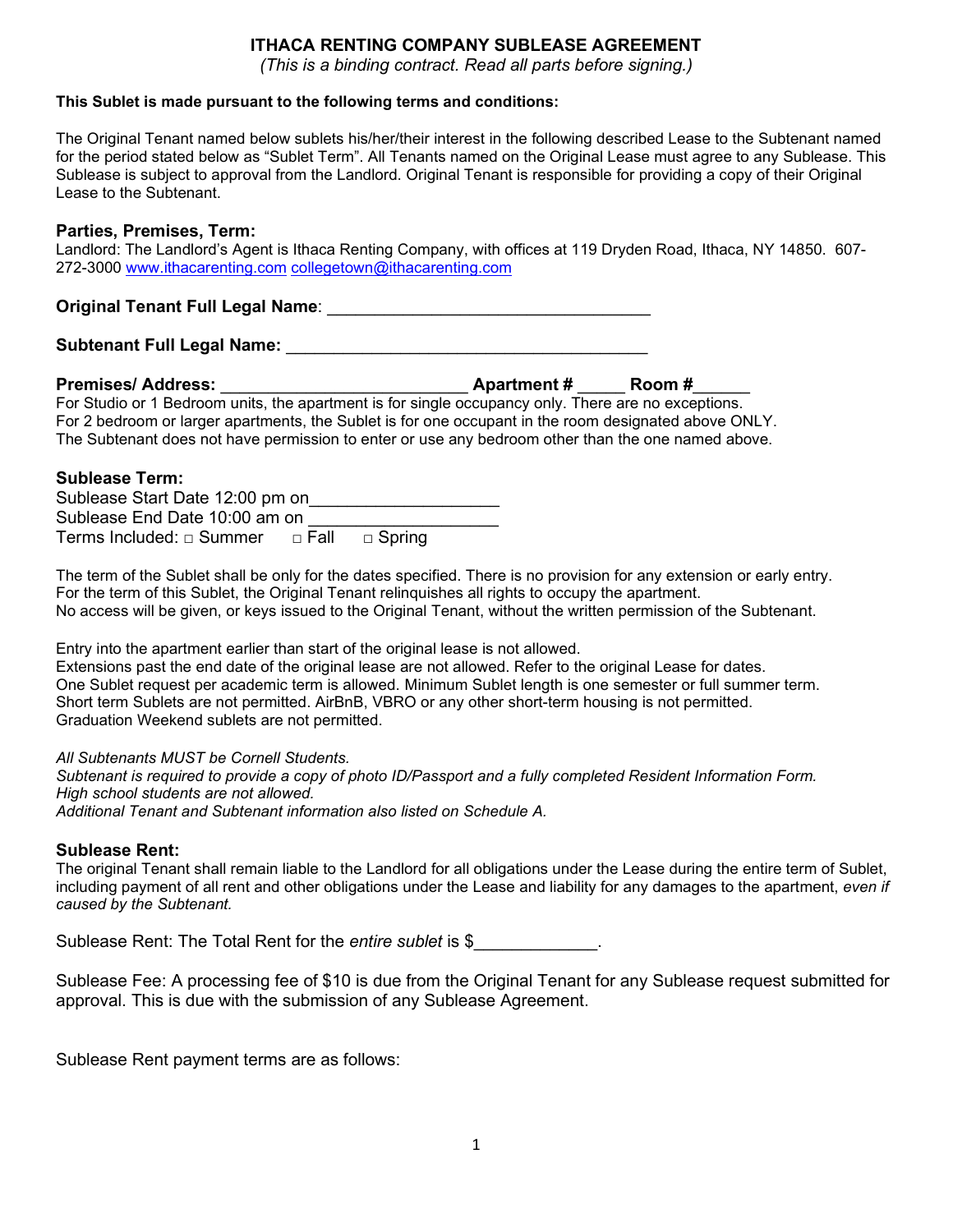# **Sublease Rent Payment Terms**

□ **Summer Term Sublet:** the entire amount is due and payable to the Original Tenant **before** the start of the Sublease. *Payments due after the start of a Summer Term sublease are not permitted.* Rent Due Date: \_\_\_\_\_\_\_\_\_\_\_\_\_\_\_\_\_\_\_\_\_\_\_\_\_\_\_\_ (must be before start of sublet).

Rent Payable to  $\Box$  TENANT or to  $\Box$  (name)

Tenant's Preferred Payment Method: □ Check □ Venmo □ PayPal □ Other

□ **Fall/Spring Semester (or longer) Sublet:** Payments may be made to the Landlord or to the Original Tenant, following the standard quarterly payment schedule in the Original Lease, *or* directly to the Tenant. Payments to Landlord should be paid through the Tenant Portal.

Payments to Tenant should use Preferred Payment Method: □ Check □ Venmo □ PayPal □ Other

| Amount due | Date Due          |            | Tenant Name, or Landlord |
|------------|-------------------|------------|--------------------------|
| \$         | due no later than | pavable to |                          |
| \$         | due no later than | pavable to |                          |
| \$         | due no later than | pavable to |                          |

# **Guarantee of Payment:**

As a condition to the Landlord's agreeing to approve any Sublease, Subtenant's parent or guardian must sign this Sublease Agreement as a guarantor of timely payment of rent and any damages caused by the Subtenant.

# **Damage Deposit:**

Subtenant agrees to pay a Damage Deposit directly to the Tenant before the start of the Sublease in the amount of □\$1000 □\$750 □\$500 □ Other amount \$

Damage Deposit due date:

*This Damage Deposit may be used to cover the costs of damages to the apartment as specified in the Landlord's Rules for Tenants section of the Original Lease.* 

The Tenant agrees to refund this damage deposit directly to the Subtenant within 30 days of the end of the Sublet if the apartment is left clean and well maintained with no damages and all keys returned. The Tenant and Subtenant should inspect the apartment at the start of the Sublet and submit an inspection form to Ithaca Renting Company within five days of the Subtenant's move-in. If there are deductions from the Tenant's damage deposit due to damage to the apartment, the Tenant shall provide written notification of the items of damage to the Subtenant.

**CLEANING**: Tenant is responsible for providing the apartment to the Subtenant in a clean and well-maintained condition. Subtenant is required to return the apartment to the Tenant in a clean and well-maintained condition at the end of the Sublease. You should hire independent cleaners in advance if you are unable to clean the apartment.

**ORIGINAL LEASE END**: For Sublease terms that end at the same time the original lease period ends. Subtenant is responsible to follow all move out directions available from the Landlord, including cleaning the apartment, and removal of all personal possessions that remain in the apartment, even if left by Original Tenant. Items left in the apartment at the end of the Lease Term will be considered abandoned and will be subject to removal and removal/cleaning fees will be charged against the Damage Deposit held by the Landlord. See *Key Rules* for additional information.

## **Utilities:**

Utility/Other Expenses Included in Rent: Heat, Water, Gas, and Basic Maintenance are included in the Rent. Trash Fees are included in the Rent for all locations except 418, 426 Eddy Street, 213 Williams Street.

Utility/Other Expenses NOT included in Rent: Parking, Telephone, TV, Internet, Electricity (*see below*).

**PARKING** is not included or provided for any period of the sublet.

## **ELECTRICITY:**

**□Summer Sublets**: The Electric service will remain in the Original Tenant's name for billing.

Subtenant agrees to pay the Tenant back directly for the cost of electricity.

Utility fees may be subtracted from the Sublease Damage Deposit held by the Original Tenant.

**□Fall/Spring Semester Sublets:** *Studio Apartments*- Subtenant is required to complete a NYSEG Electric Service Request form and pay Electric service for apartment directly to the utility provider.

*Group Leases:* Subtenant is required to pay for Electric service to a designated Tenant.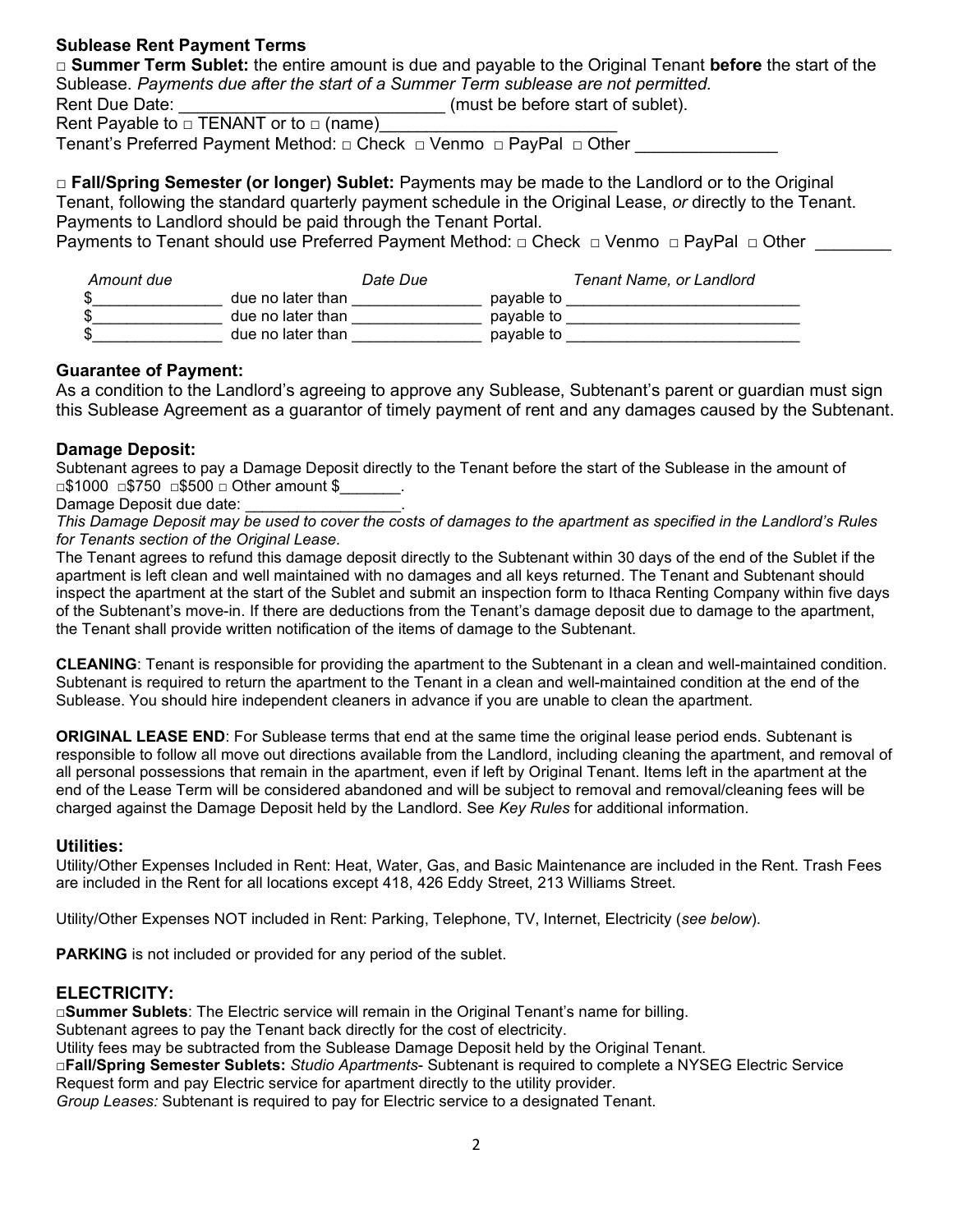# **INTERNET**: (*choose one option*)

Subtenant should provide their own Internet and Router, unless explicitly stated below.

**□ Internet is included** in the Sublease Rent. The Tenant has pre-paid for Internet service to apartment. Any fee required for Internet should be included in the Total Sublease Rent as stated above. Subtenant should provide their own router. **□ Internet is not included** in the Sublease Rent. Tenant has not pre-paid for any Internet Service, and Subtenant should make their own arrangements for Internet services and provide their own router.

### **Miscellaneous Provisions**:

FURNITURE Removal, exchange or additional items of furniture will be not provided by the Landlord. Do not ask to have furniture items added or removed. Refer to the Apartment Furniture List for a listing of furniture provided by the Landlord for the apartment.

Pets are not allowed in the apartment, even for a brief visit.

Smoking or vaping inside any building is not permitted.

**KEY RULES**: You are expected to transfer the original keys on your own. Extra keys are not issued to Subtenants. Do not send keys by regular mail. You may only send keys using a shipping service with a tracking number. Late, lost or not returned keys will incur charges as specified in the lease, starting from \$150.

**KEY PICK UP/RETURN**: Tenant and Subtenant are expected to exchange keys on their own. **EXCEPTION FOR NEW/JUNE LEASES** For new leases, where the Subtenant is the first person to move into a new apartment, keys may be picked up at the Rental Office during regular office hours only. Late arrivals not accommodated. **EXCEPTION FOR AUGUST/SUMMER ENDING LEASES: Return the keys directly to the Rental Office at 119 Dryden Road. Do not leave in apartment. Lost or not returned keys are subject to lock change fees.**  KEYS LEFT AT OFFICE: Keys held at the Rental Office for a Subtenant will only be issued when the office is open. There are no emergency lock out services available for Sublet key issues.

### **Integrated Contract and Modification**:

The original lease between the Tenant and Landlord is incorporated into this Sublease by reference, as if all their content were written down in this document. A Sublet which does not comply with the Lease or Sublet requirements may be grounds for eviction of the Subtenant or the Tenant. All Lease rules apply to the Subtenant.

It is the responsibility of the Tenant to fully complete this request form, including securing signatures of all the other Tenants of the apartment if required.

This request form, containing the original signatures of the Tenant, the prospective Subtenant and all other Tenants must be delivered to Ithaca Renting Company in person, by mail, or by electronic copy before the start of the sublet. If there is more than one Tenant on the Lease, then the written consents of all the Tenants in the apartment is required. The Landlord is not responsible for obtaining these consents.

If the Tenant and Subtenant agree, they may request the Landlord to cancel the Sublet and this Agreement. The Tenant and Subtenant must make this request in writing to Ithaca Renting Company. The Tenant and Subtenant agree that the Landlord assumes no liability to either the Subtenant or the Tenant in the event the request is accepted.

The Subtenant acknowledges that he/she has read and agrees to comply with all terms, conditions, rules and regulations concerning tenant conduct, operation of the apartment and administration of the Lease set forth in the apartment Lease ad in the Booklet entitled "Ithaca Renting Company: Landlord's Rules for Tenants."

Subtenant does not have the privilege to re-sublet the apartment. Only the original tenant may sublet the apartment.

Additional Terms:

**We have read, understand and agree to follow the above terms and conditions.**

\_\_\_\_\_\_\_\_\_\_\_\_\_\_\_\_\_\_\_\_\_\_\_\_\_\_\_\_\_\_\_\_\_\_\_\_\_ \_\_\_\_\_\_\_\_\_\_\_\_\_\_\_\_\_\_\_\_\_\_\_\_\_\_\_\_\_\_\_\_\_\_\_\_\_\_ **Tenant** *SIGNATURE* **Date Subtenant** *SIGNATURE* **Date**

*\*\* WRITTEN OR DRAWN SIGNATURES ONLY!\*\* SIGNATURE*

 \_\_\_\_\_\_\_\_\_\_\_\_\_\_\_\_\_\_\_\_\_\_\_\_\_\_\_\_\_\_\_\_\_\_\_\_\_\_ **Subtenant Parent/Guardian Date**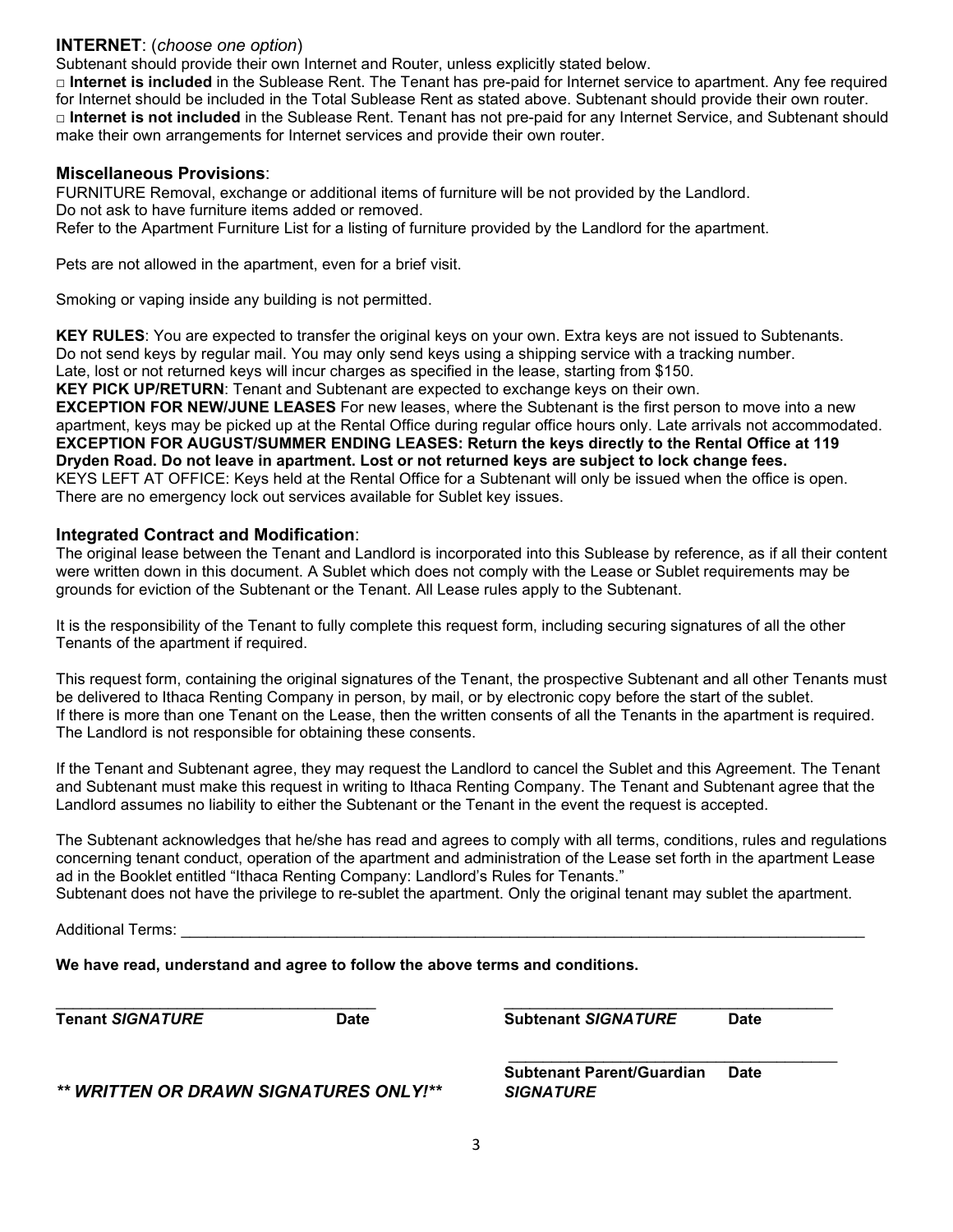# **Schedule A**

| <b>Tenant Name:</b>                                                                                                      | <b>Subtenant Name:</b> Subtenant Name:                       |                                             |                   |  |  |
|--------------------------------------------------------------------------------------------------------------------------|--------------------------------------------------------------|---------------------------------------------|-------------------|--|--|
| <b>Permanent Home Address:</b>                                                                                           |                                                              | <b>Permanent Home Address:</b>              |                   |  |  |
| Street:                                                                                                                  |                                                              |                                             |                   |  |  |
| City: State: Zip:                                                                                                        |                                                              |                                             |                   |  |  |
|                                                                                                                          |                                                              |                                             |                   |  |  |
| Cell Phone: (Call 2014)<br>E-mail: (Call 2015)<br>Cornell.edu                                                            |                                                              |                                             |                   |  |  |
|                                                                                                                          |                                                              |                                             |                   |  |  |
|                                                                                                                          | □ Undergrad or □ Grad □ Male or □ Female                     |                                             |                   |  |  |
|                                                                                                                          | Class Year: Major: 1988 Major: 2008                          |                                             |                   |  |  |
| <b>Reason for Sublet:</b>                                                                                                |                                                              |                                             |                   |  |  |
| □ Summer Sublet                                                                                                          |                                                              | <b>Parent/Guardian Contact Information:</b> |                   |  |  |
| □ Away/Abroad in: ___________________________                                                                            | Name: ______                                                 |                                             |                   |  |  |
|                                                                                                                          |                                                              |                                             |                   |  |  |
|                                                                                                                          |                                                              |                                             |                   |  |  |
|                                                                                                                          |                                                              |                                             |                   |  |  |
|                                                                                                                          |                                                              |                                             |                   |  |  |
|                                                                                                                          | This Section for group apartments only (2 Bedroom or larger) |                                             |                   |  |  |
| <b>CONSENT OF TENANTS</b>                                                                                                |                                                              |                                             |                   |  |  |
| If there is more than one Tenant on the Lease, then the written consents to the Lease Sublet by all other Tenants in the |                                                              |                                             |                   |  |  |
| apartment is required. These consents must be submitted to the Landlord.                                                 |                                                              |                                             |                   |  |  |
| I agree and give my consent to the above Sublet:                                                                         |                                                              |                                             |                   |  |  |
|                                                                                                                          |                                                              |                                             | Date: ________    |  |  |
|                                                                                                                          |                                                              |                                             | Date: 1           |  |  |
|                                                                                                                          |                                                              |                                             |                   |  |  |
|                                                                                                                          |                                                              |                                             | Date: <b>Date</b> |  |  |
|                                                                                                                          |                                                              |                                             |                   |  |  |
|                                                                                                                          |                                                              |                                             | Date:             |  |  |
|                                                                                                                          |                                                              |                                             |                   |  |  |
| Signature:<br><b>Print Name:</b>                                                                                         |                                                              |                                             | Date:             |  |  |

## *\*\* WRITTEN OR DRAWN SIGNATURES ONLY!\*\**

### **LANDLORD'S APPROVAL**

If the Landlord approves the sublet, the sublet shall become effective.

The Landlord's written approval of the Sublet is required. Ithaca Renting Company reserves the right to refuse to approve a sublet request for any reasonable cause. Permission to Sublet will not be unreasonably withheld by the Landlord. The Landlord may ask the Tenant/Subtenant for additional information before deciding to approve or not approve a Sublet Request Form. Approval or refusal to Sublet shall be granted within 10 days of the submission of this form.

### *Sublet is approved:*

\_\_\_\_\_\_\_\_\_\_\_\_\_\_\_\_\_\_\_\_\_\_\_\_\_\_\_\_\_\_\_\_\_\_\_\_\_\_ Agent, Ithaca Renting Company \_\_\_\_\_\_\_\_\_\_\_\_\_\_ Date

*Upon approval of this Sublease Agreement, a copy of this signed agreement will be sent by e-mail to the Tenant, Subtenant, Subtenant's parent/guardian and any other Tenants named on the original lease.* 

*\_\_\_\_\_\_\_\_\_\_\_\_\_\_\_\_\_\_\_\_\_\_\_\_\_\_\_\_\_\_\_\_\_\_\_\_\_\_\_\_\_\_\_\_\_\_\_\_\_\_\_\_\_\_\_\_\_\_\_\_\_\_\_\_\_\_\_\_\_\_\_\_\_\_\_\_\_\_\_\_\_\_\_\_\_\_\_\_\_\_\_\_\_\_\_\_\_\_\_\_\_\_\_\_\_*

| For Office Use: File to $\Box$ 21-22 lease $\Box$ 22-23 lease $\Box$ other lease |                                            |  |  |  |  |
|----------------------------------------------------------------------------------|--------------------------------------------|--|--|--|--|
| $\Box$ Approved with the following changes:                                      |                                            |  |  |  |  |
| $\Box$ \$10 fee paid                                                             |                                            |  |  |  |  |
| $\Box$ ID received                                                               | $\Box$ Tenant signature/info complete      |  |  |  |  |
| $\Box$ Info Form received                                                        | $\Box$ Subtenant signature/info complete   |  |  |  |  |
| $\Box$ NYSEG form received                                                       | □ Subtenant Parent signature/info complete |  |  |  |  |
| $\Box$ NYSEG form not needed                                                     | □ Start/End Dates verified as correct      |  |  |  |  |
| $\Box$ Uploaded/created to RM                                                    | $\Box$ Entered in FM                       |  |  |  |  |
| $\Box$ Scanned/emailed to Tenant/Sub/Parent/Roommates                            |                                            |  |  |  |  |